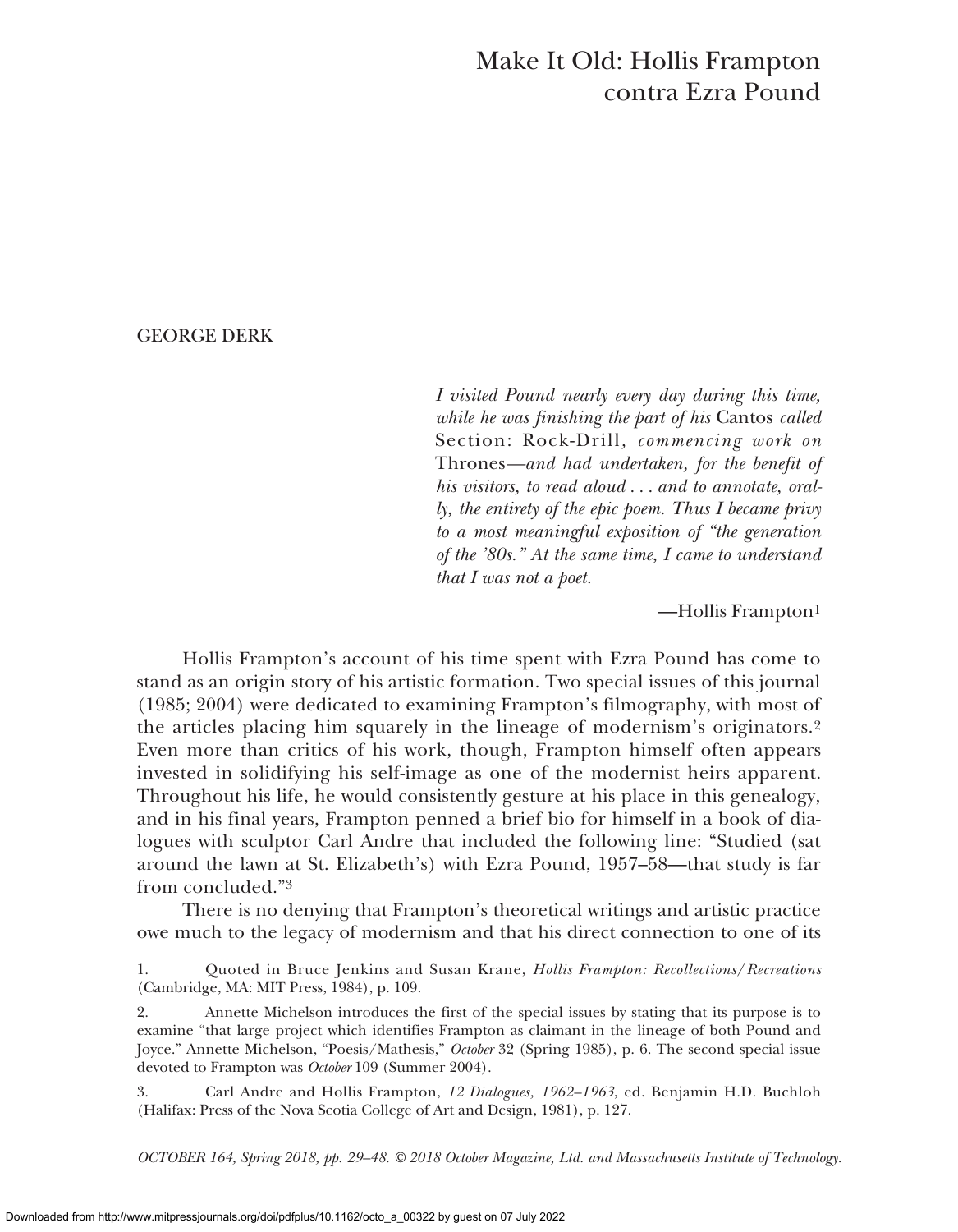foremost practitioners supplied him with firsthand experience of its technical operations. But the degree to which Frampton endorsed the most central of modernist precepts and redeployed them in his own work has been overstated. Even the above epigraph, for all its admiration for Pound, ends in a renunciation. While Frampton's early films, with their attention to the material properties of their medium, fully adhere to the modernist program, his unearthing of history in his *Magellan* cycle (1972–1980) functions in opposition to the excesses of modernism as well as to the troubling political manifestations that arose in conjunction with it. Reconceptualizing Frampton's career in relation to his artistic forebears as one of revision, rather than emulation, opens a space for a more nuanced understanding of the relationship between modernist poetics and postwar American avant-garde cinema.4 Frampton, in particular, shows that these filmmakers developed a modernism for an inherently vernacular medium by turning not outward to the literary arts but inward to film's historical origin.

#### The Cantos *and the Subject of History*

Before delving into Frampton's *Magellan*, it is necessary to understand what Pound's *Cantos* meant to Frampton, even if it ultimately supplied him with a negative example against which to base his own epic. Michael Bernstein's *The Tale of the Tribe* (1980) remains one of the most helpful accounts in grasping the larger aims and the basic premises of this modern epic in verse. "One of the dominant goals of *The Cantos*," writes Bernstein, "a concern governing the work's internal order and historical stance, is just such a quest for the necessary structure of a new epic, a structure that would emerge in the literary articulation of the poem itself and not in its adherence to external criteria."5 Unlike the methodical schemas that other modernist writers would give their works, a sturdy foundational structure is not a foregone conclusion for Pound; indeed, structure seems to be a sort of grail that would organically reveal itself upon completion. In seeking such a form, Pound utilizes four compositional strategies, according to Bernstein: the presentation of a mythic heritage; the use of a communal and not a singular voice; the interpellation of the reader as a member of a tribe; and the bestowal of lessons necessary for this group's survival.6 The driving force is thus centripetal in all aspects: to assemble a common history for and by a collective, so that it may fortify itself as a whole to ensure its continued existence.

5. Michael André Bernstein, *The Tale of the Tribe: Ezra Pound and the Modern Verse Epic* (Princeton, NJ: Princeton University Press, 1980), p. 11.

6. Ibid., p. 14.

<sup>4.</sup> For examples that read modernist poetry and avant-garde film as a continuum, see the following: P. Adams Sitney, *The Cinema of Poetry* (Oxford: Oxford University Press, 2014); Scott MacDonald, "Poetry and the Avant-Garde Film: Three Recent Contributions," *Poetics Today* 28, no. 1 (Spring 2007), pp. 1–41; R. Bruce Elder, *The Films of Stan Brakhage in the American Tradition of Ezra Pound, Gertrude Stein and Charles Olson* (Waterloo, Ontario: Wilfrid Laurier University Press, 1998).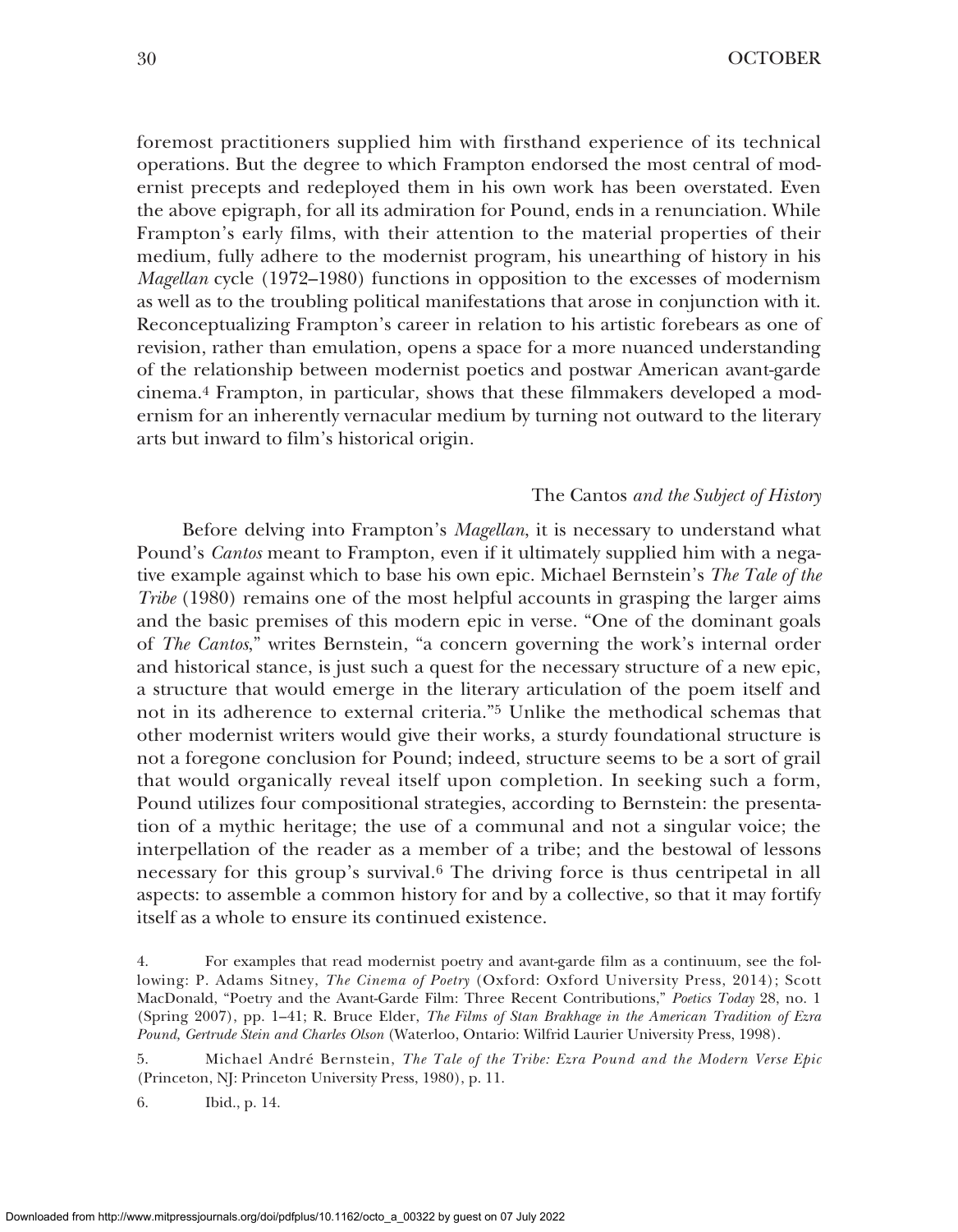Of course, the extent to which *The Cantos* achieves such a unity has long been cast into doubt, and the authoritarian bent that pervades the poem, most pronounced in its middle sections, calls into question what such a unity would look like. The sense of alienation that inevitably overtakes even the most steadfast of readers underscores the issue of exactly who belongs in this tribe; at times it appears to consist only of Pound himself. The fact that some of the most famous lines in the poem, specifically the apologia near the end, concede its failure to cohere goes a long way in undermining any supposed achievement of order. At the same time, the failure of *The Cantos* to cohere, its collapse of unity, may also be what gives it value; as Bernstein contends, the "liberating fragmentation … in effect transforms *The Cantos* from a totalitarian ideogram into an open-ended *grand collage*. And it is exactly in this incomplete form that *The Cantos* has proved so fruitful a model for subsequent writers."7 More than most other literary works, *The Cantos* has come to stand more for what it does *not* do than for what it does, its story more the one surrounding it than the one contained within it. Even for Frampton, who witnessed an annotated reading by its author, the poem is beyond redemption: "In its failure—and I believe that as a poem, as a whole work of art, it is a failure, as Pound believed—it represents an incredible catastrophe within modernist poetics. It is one of the supreme attempts, and it is one of the supreme failures. It is an immense catastrophe."8 Thus Frampton, too, identifies the distance between the intention and the result as the primary legacy of the poem.

For Frampton, the reason for the failure rests in Pound's definition of the genre to which the poem belongs. Pound succinctly summarized the epic, that most expansive of literary forms, as "a poem including history."9 But this fundamental component is precisely what Frampton sees as lacking in *The Cantos*:

I don't think that it's possible—and I suppose here my theoretical Marxist leanings begin to emerge, at least—possible or feasible to bring off a project of those dimensions without a theory of history, in a word. And I don't think Pound had one. Thereby unfortunately depends the anti-Semitism. Pound didn't have a theory of history; he had a child's view of history—namely, that it was quite clear that everything was going downhill. (*CA*, 183)

The simultaneous timelines that Pound weaves in and out of his epic—the Renaissance, the Confucian era, early American history, the age of the troubadours, the contemporaneous moment—can only really map onto each other if

7. Michael André Bernstein, "Robert Duncan and the Individual Tradition," *Sagetrieb* 4, no. 2/3 (Fall/Winter1985), p. 189.

8. Hollis Frampton, *On the Camera Arts and Consecutive Matters: The Writings of Hollis Frampton*, ed. Bruce Jenkins (Cambridge, MA: MIT Press, 2009), p. 183. Hereafter cited parenthetically as *CA*.

9. Ezra Pound, "Date Line," *Literary Essays of Ezra Pound*, ed. T. S. Eliot (New York: New Directions, 1968), p. 86.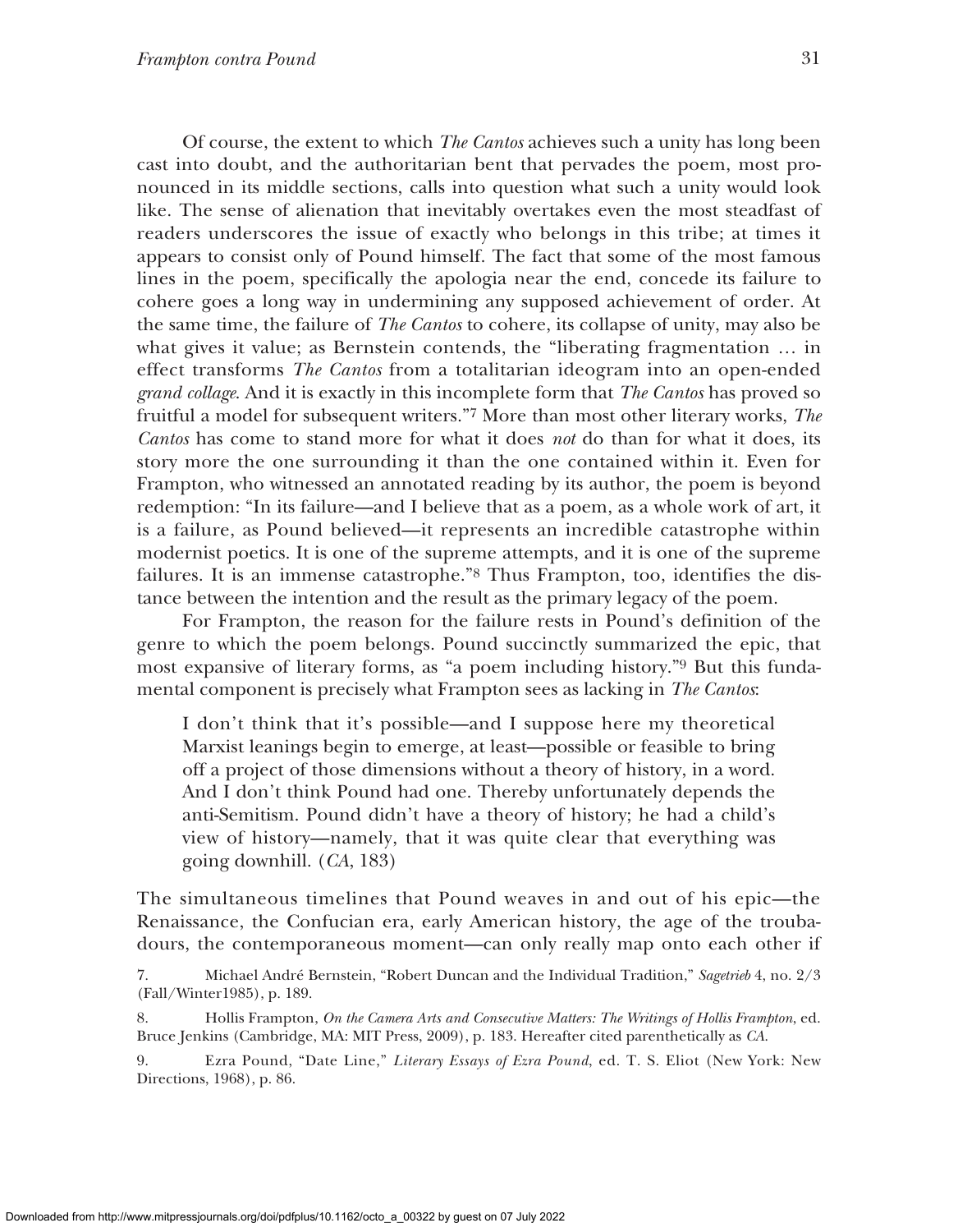one disregards specific historical circumstances. Frampton elsewhere speaks of Pound's approach as constituting "the continuous copresence of everything," which necessarily depends on viewing the effects of time and geographical location as negligible.10 If the past epochs that Pound includes in his all-encompassing present are not really past, then they belong just as much to the contemporary scene as any current event. Pound's view of literary criticism further emphasizes his belief that the past only matters in terms of the present: The work of the critic, he maintains, is "analogous to that which a good hanging committee or curator would perform in a National Gallery or in a biological museum. The ordering of knowledge so that the next man (or generation) can most readily find the live part of it, and waste the least possible time among obsolete issues."11 This pragmatic belief in criticism's raison d'être hints at self-effacement: To practice criticism is to lay the groundwork for future critics. At the same time, the remark exhibits a deep skepticism as to history's capacity to do anything but reflect present concerns: The past is inaccessible, the present inescapable. The statement is innocuous enough, but if it is taken to the extreme—as arguably Pound does in his epic—a congruence begins to emerge between this sort of anti-theory of history and fascism's simultaneous nostalgia for a mythic origin to support its radical overhaul of present conditions.<sup>12</sup>

Frampton never directly links his own unique conception of history to his belief that Pound's inability to conceive of a viable theory of one resulted in the faulty underpinnings of *The Cantos*. Yet Frampton's numerous essays that take up the subject convey his desire not to err as his predecessor had, and instead to crystallize history as a dynamic, complex process, one that does not necessarily lend itself to the imperatives of the present. Frampton sets himself the task of theorizing history in this manner when discussing Lumière's puzzling claim that "the cinematograph has no future."13 What could be taken as an ironic lack of foresight from one of cinema's inventors Frampton instead interprets as a call to historicize: "Until such a time as there is a past of some sort—a history furthermore, of some sort—a past which has been examined, has been subjected to a critical, a theoretical analysis, there can be no future, because there is no apparatus for prediction and extrapolation" (*CA*, 180). Frampton's entreaty for a rigorous historicism, one based in both critical and theoretical traditions, presents itself as a possible remedy to Pound's ramshackle approach.

10. Hollis Frampton and Peter Gidal, "Interview with Hollis Frampton," *October* 32 (Spring 1985), p. 100.

11. Ezra Pound, "Date Line," p. 75.

12. David Barnes makes this point in "Fascist Aesthetics: Ezra Pound's Cultural Negotiations in 1930s Italy," *Journal of Modern Literature* 34, no. 1 (Fall 2010), pp. 19–35.

13. Quoted in Frampton, "For a Metahistory of Film: Commonplace Notes and Hypotheses," *Camera Arts*, p. 131.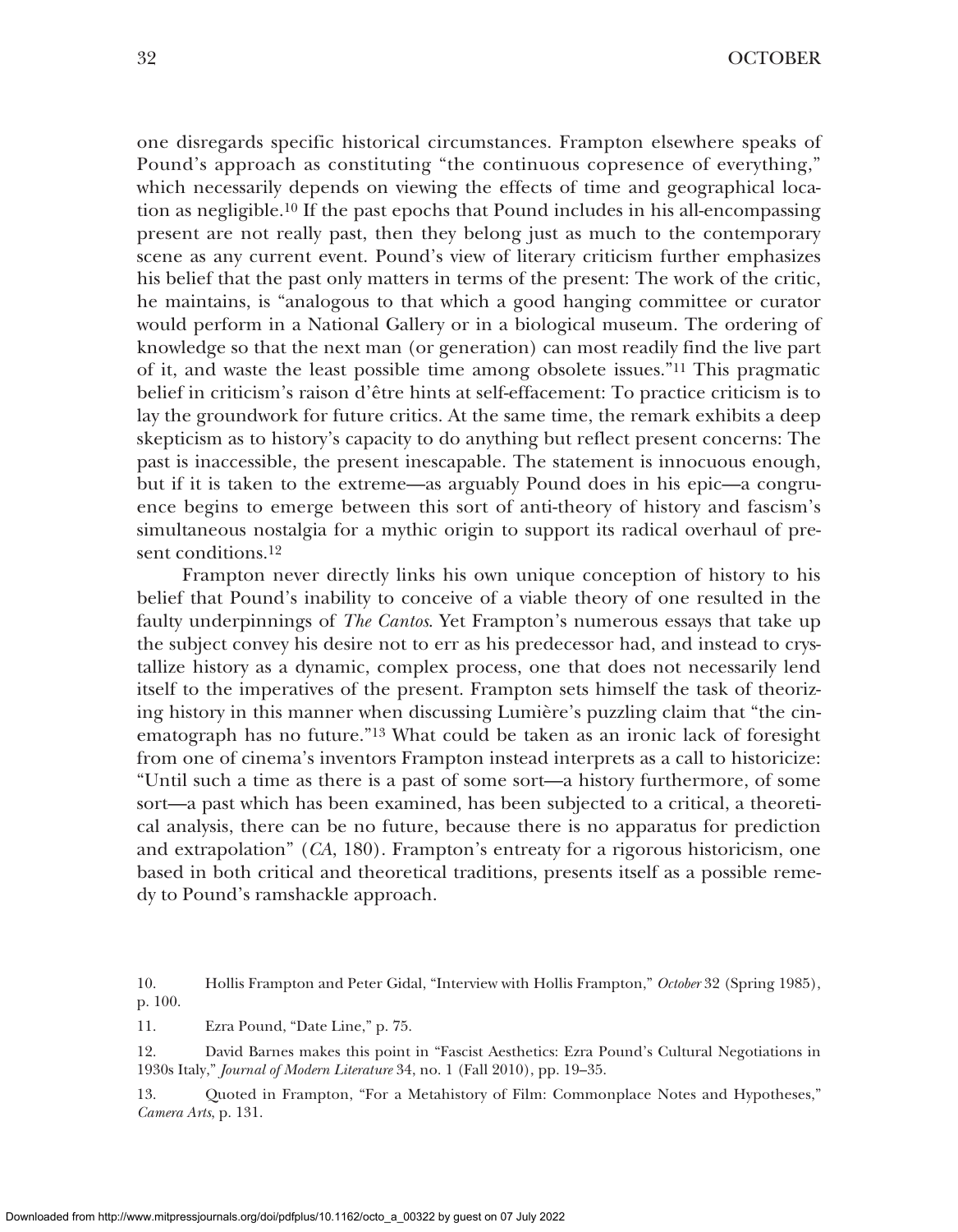To call Frampton a rigorous historicist does not mean that he practices history in any conventional way. Idiosyncrasy, a defining trait of all his essays, which often include the adoption of personae like Robert Browning or Jorge Luis Borges, is at the core of his historical project. His 1971 essay "For a Metahistory of Film" contains his most sustained and irregular consideration of the topic. He distinguishes between, on the one hand, the historian of cinema, who "faces the appalling problem," the impossible task, of accounting for every frame of all extant feature films; and, on the other, the metahistorian, who invents a tradition, who brings into focus "a coherent wieldy set of discrete monuments, meant to inseminate resonant consistency into the growing body of his art" (*CA*, 136). The historian searches for order; the metahistorian forges it. Whereas Pound's solution to the problem of abundance depended on a palimpsestic meshing of separate eras into one, Frampton seems to take a cue from T. S. Eliot's "Tradition and the Individual Talent," wherein the present enters into a matrix of relations with the past to create an altogether new network of arrangements. The metahistorian, moreover, does not privilege feature films above other forms, as does the historian, but considers "instructional films, sing-alongs, endoscopic cinematography, and much, much more" (*CA*, 136). Anything recorded onto celluloid is fair game for the metahistorian, who navigates such excess in order to put together patterns of meaning.

In what resembles a filmic equivalent of the Borgesian infinite library, Frampton posits an infinite cinema that will occupy the attention of the metahistorian:

A polymorphous camera has always turned, and will turn forever, its lens focused upon all appearances of the world. Before the invention of still photography, the frames of the infinite cinema were blank, black leaders; then a few images began to appear upon the endless ribbon of film. Since the birth of the photographic cinema, all the frames are filled with images. (*CA*, 134)

And yet, in the same essay, having conceived of this never-ending filmstrip, he also proclaims the death of cinema. According to Frampton, the cinema belongs to the "Age of Machines," which has now ended, rendering the cinema obsolete (*CA*, 136). Paradoxically, it is only by turning the cinema into a relic of a bygone era that the metahistorical goal of fathoming the sum total of all recorded images can be achieved. Frampton concludes the essay by saying he "glimpse[s] the possibility of constructing a film that will be a kind of synoptic conjugation of such a tour—a Tour of Tours, so to speak, of the infinite film, or of all knowledge, which amounts to the same thing" (*CA*, 138). This glimpse is the germ of *Magellan*, Frampton's attempt not to produce the infinite cinema but to conduct a voyage *by way of* it and, in doing so, compose a metahistory for film.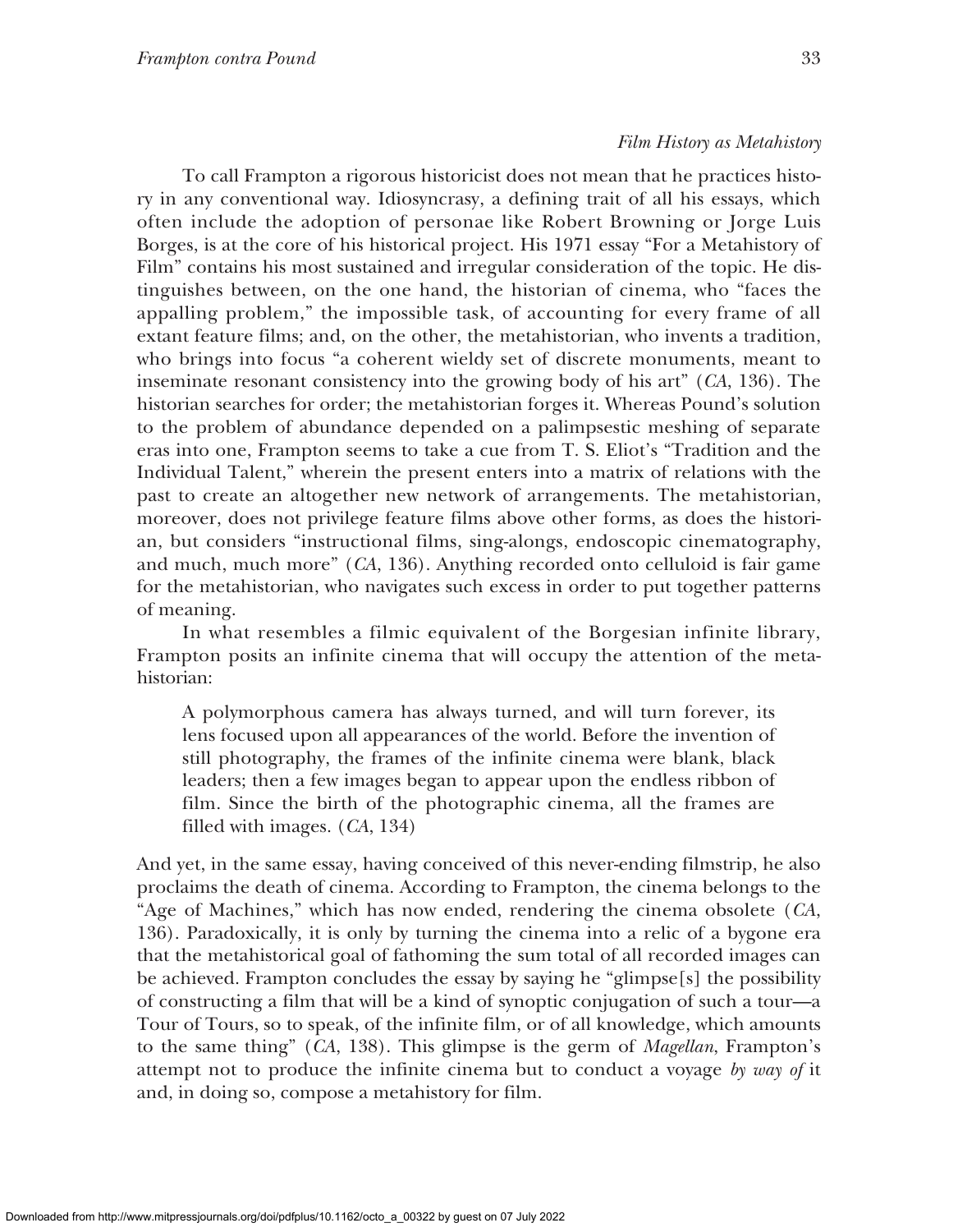# 34 OCTOBER

#### *A Film Outside of Film*

*Magellan* is metahistory in action. Brian Henderson describes this massive work as "at once a cycle of films and one large cyclic film."14 These cycles within a larger cycle suggest a calendrical form, which Frampton planned to reinforce by showing a segment or two each day of the year. The section entitled *Birth of Magellan* covers the last two days of the annual cycle; *Straits of Magellan*, 720 oneminute films (with two projected per day), spans the majority of the twelve months; *Death of Magellan* screens at the start of the New Year; finally, a series of Frampton's old films shows on the equinoxes and solstices as well as the filmmaker's birthday. He completed only eight hours of the planned thirty-six before his early death. Despite being only one-quarter complete, *Magellan* has been subject to a number of critical accounts. In fact, its very incompleteness—the sheer implausibility of ever finishing such an ambitious undertaking—seemed to be part of the work itself. Frampton would express both the impossibility and the necessity of reaching the end of it, sometimes in a single utterance: "This is something that will never transpire. Although, of course, I will do it eventually.<sup>"15</sup> These paradoxical qualities—the improbable and the inexorable aspects of its realization—reflect the same contradiction inherent in its source: the unfathomability of circumnavigation prior to Magellan and the inevitability of its happening in due course.

Yet Frampton stressed that, compared to the precedent set by unfinished literary epics, film lacks any such model of incompleteness:

I cannot in the same sense assume the existence of film . . . film has not thus far achieved levels of organization that are in any means comparable with literature, and especially, I think it has not constituted itself as a mode of production on the one hand or a field of cultural potentialities on the other such that it can contain the large work. This is film outside of film, for the most part. So that I'm not interested nearly so much in performing a special task within film as I am of, not seeking, but redefining the boundaries of filmic discourse. So that my worries aren't the same as they would be if I were, for instance, writing a 1,000 page novel. I worry about other things, like, for instance, am I totally haywire? Seriously. Am I going to finish this goddam thing? You see, this is a serious problem. If you don't finish an epic poem it is a more or less magnificent ruin. *The Canterbury Tales* … *The Cantos* … This I probably have got to finish or have blown the whole thing, in my own mind, since it has the problem of establishing its own context.16

14. Brian Henderson, "Propositions for the Exploration of Frampton's *Magellan,*" *October* 32 (Spring 1985), p. 135.

15. Hollis Frampton, interview with Robert Gardner, *Screening Room,* January 1977, https://www.kanopystreaming.com/product/screening-room-hollis-frampton.

16. Hollis Frampton, "St. Hollis (Part 2)," interview with Henry Hills and David Gerstein, *Cinemanews* 3/4 (September 1978), p. 15.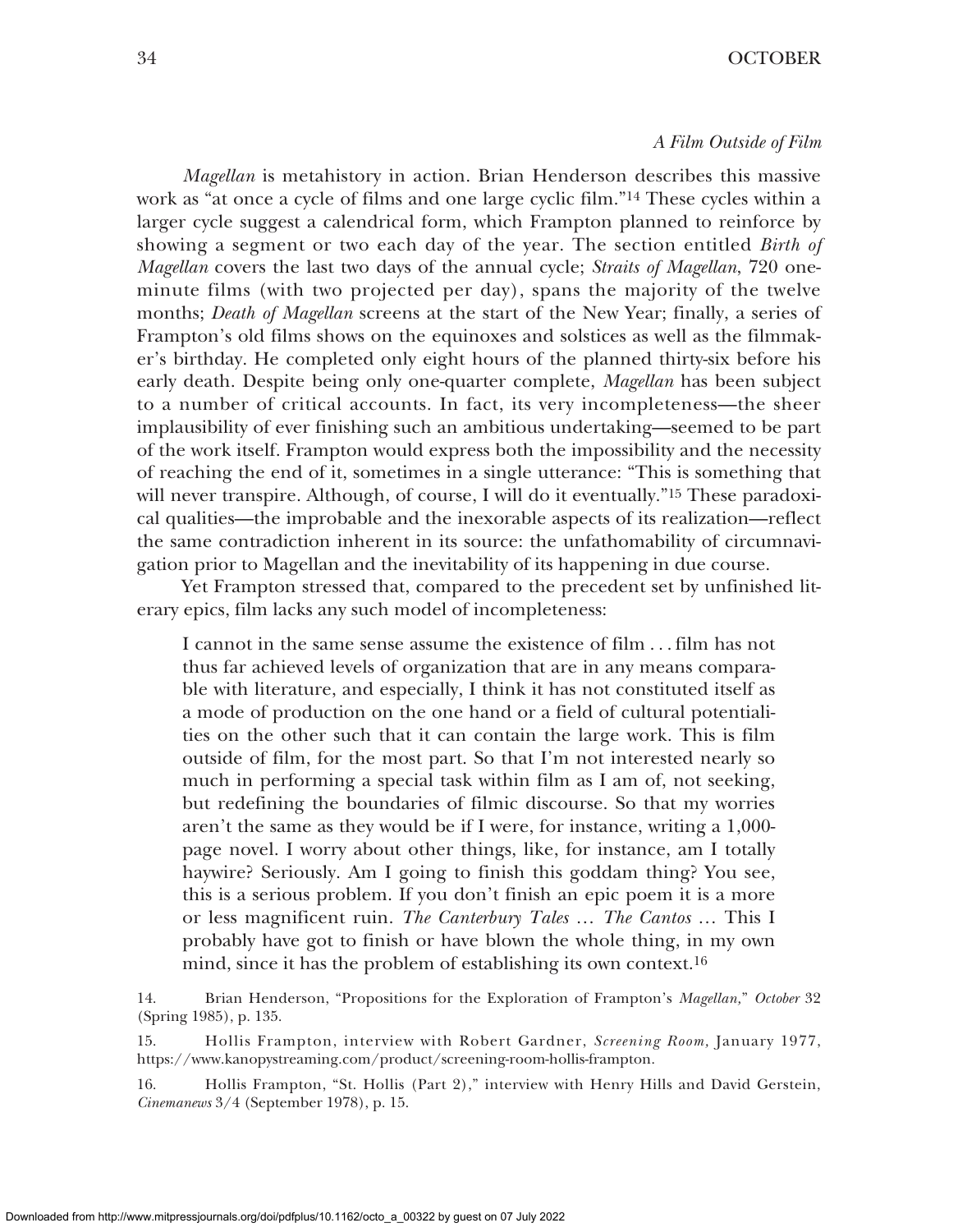Such a claim would appear to consign *Magellan* to oblivion. The instances of metahistory that the fragments of *Magellen* do contain, however, constitute enough of a foundation to justify the work of analysis. And if we are to take Frampton at his word, that *Magellan* is a film outside of film, then the question arises: What is it inside of, where does it belong? An example towards the beginning of *Magellan* will demonstrate how Frampton enacts metahistory in three contexts—Odyssean, sculptural, and archival—that stand in contradistinction to Pound's own use of them in *The Cantos*.

## *A Cinematic Circumnavigation*

*Magellan* opens with the sounds of an orchestra tuning up and images of a lightning storm, insinuating itself into an incipient, primeval setting. After this prelude, it cuts between a scene from a contemporary wedding and a piece of film's early history, *A Little Piece of String* (1901). In the wedding video, the spatial arrangement of those in the frame resembles that of *String*. The groom stands to the left of the bride as another woman holds the fabric of the dress's train. The latter clip presents a visual gag on politeness. A young man and young woman converse while a second man notices a string dangling from the woman's clothing. He pulls it until eventually, to his embarrassment, the woman's dress falls apart. The juxtaposition of these clips in *Birth of Magellan* suggests not only that the display of sexuality has been integral to the medium since film's conception but also that the medium itself is a form of striptease in its promise to reveal what it cannot actually deliver. It is thus a proper initiation for a film based on a voyage around the world that contains zero images of such.



*Hollis Frampton.* Birth of Magellan: Cadenza I*. 1977–80. © Estate of Hollis Frampton.*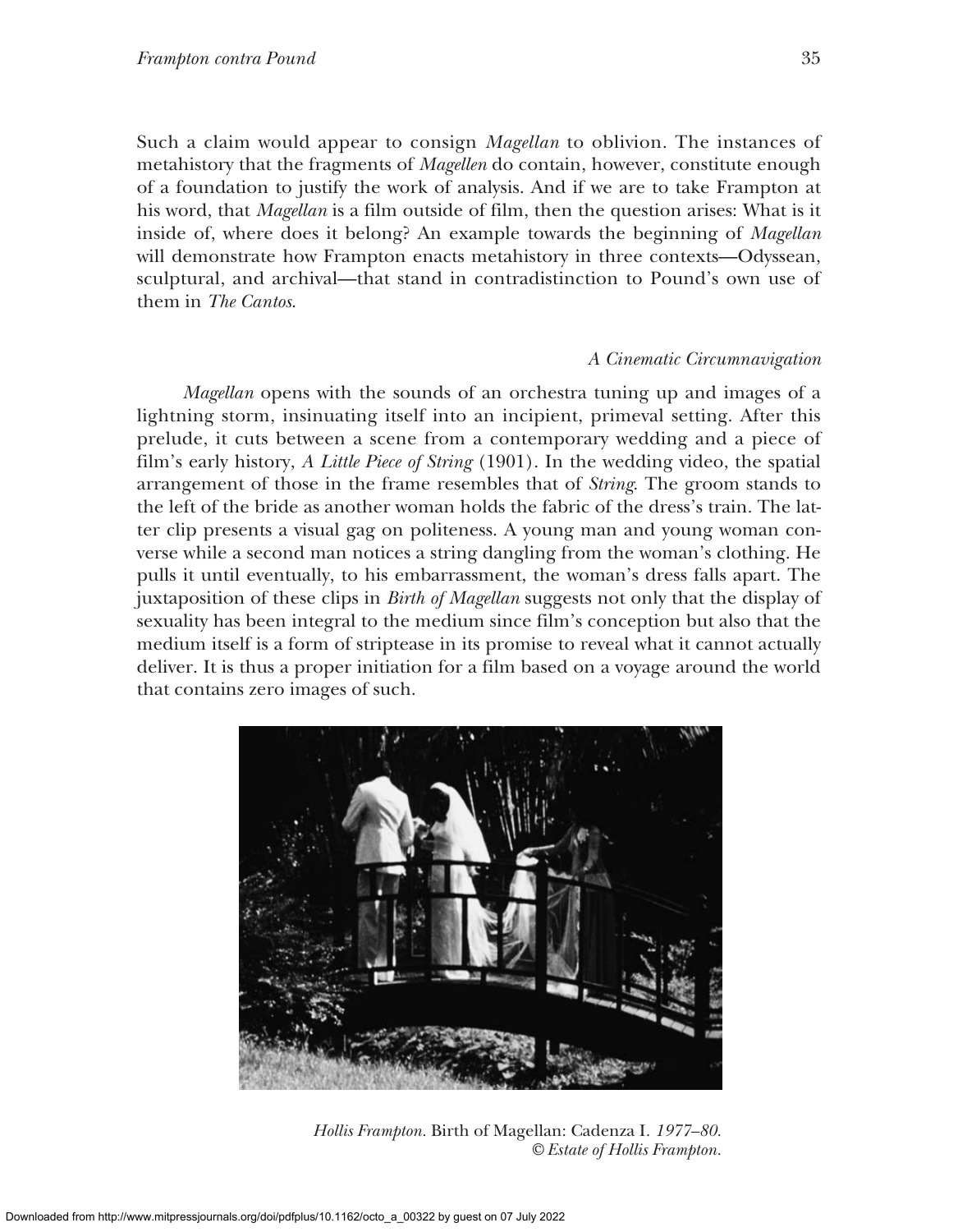

*Frampton.* Birth of Magellan: Cadenza I*. 1977–1980. © Estate of Hollis Frampton.*

A beginning that enacts a return to origins can also be found in *The Cantos*, but the discrepancy between these returns intimates that Frampton and Pound are conducting two different types of voyages. While Pound stated that "all poetic language is the language of exploration," beginning *The Cantos* with a translation of Homer imbues the epic with the feeling that everything has been preordained and has, in a sense, already transpired: "The ocean flowing backward, came we then to the place / Aforesaid by Circe."17 The caesura gives the line an antiquated meter, reinforcing its rearward motion by melding echoes of old English verse with the content of Greek epic. The metrical inversions swim against the flow of the line so that the meter inhibits the verse's progression just as much as it propels it forward. When Odysseus then encounters the shades of his former crew members, this brief surfacing of the underworld makes plain that Pound's odyssey embarks with multiple acts of excavation.

In contrast to *The Cantos* beginning in retrograde, Frampton establishes an orientation of immediacy to his source material. The most important primary document on Magellan's voyage is the journal kept by the passenger Antonio Pigafetta, who "was a close observer and a scrupulous recorder, often writing in his ever-present notebook during the actual occurrence of events."18 Frampton

17. Pound, "Vorticism," *Early Writings*, p. 285. Ezra Pound, *The Cantos of Ezra Pound* (London: Faber and Faber, 1975), p. 3.

18. Herman W. Liebert, "Foreword," in Antonio Pigafetta, *Magellan's Voyage: A Narrative Account of the First Circumnavigation*, trans. and ed. R. A. Skelton (New Haven: Yale University Press, 1969), p. xi.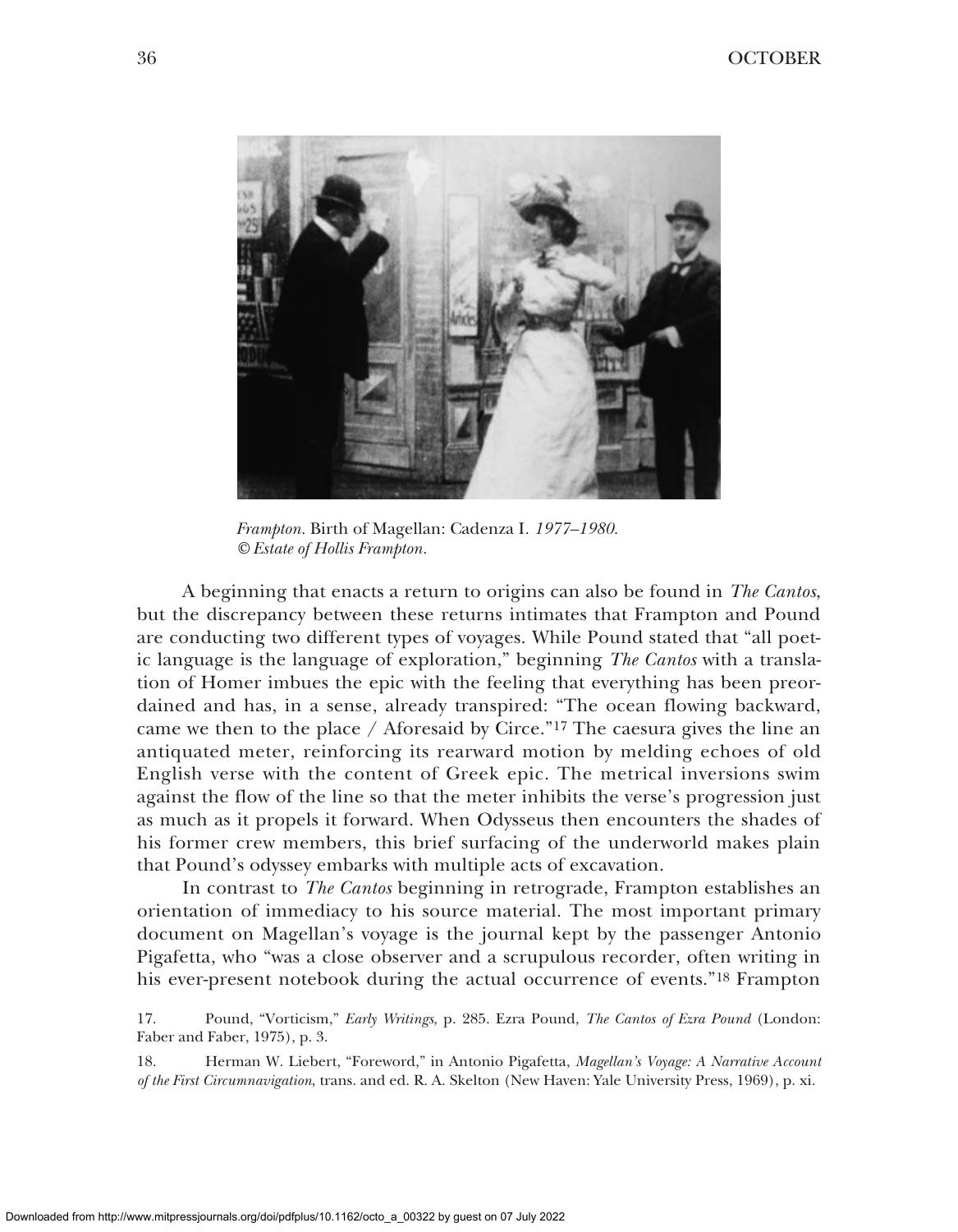reconceptualizes the activity of viewing in light of Pigafetta's style of transcription, an essential fact of which is its indiscrimination of subject matter written in the moment in which the experience transpires. He wrote down anything and everything—from observations on the climate and geography of where they made landfall to records of the ship's navigational coordinates, from descriptions of the customs and dress of the peoples they encountered to the attempted mutiny of his shipmates and the death of Magellan in battle. Frampton draws an underlying connection between this scrupulous record-keeping and the manner in which the earliest films were made; namely, a camera operator would load a reel of film and start recording until the reel ran out. The defining feature of this early technology is that too much would be recorded: Whatever happened to pass in front of the lens, however extraneous or insignificant, would go into the film. Like Pigafetta's all-inclusive note-taking, the incidental details are just as relevant as anything else.

This model of spectatorship based on a record of seafaring exploration establishes a new set of relations to film. As Frampton explains it, the experience of the film viewer blends with that of the filmmaker.19 The calendrical form of *Magellan* turns watching into a daily, ordinary task like any other part of one's routine. Indeed, Pigafetta's journal makes it clear that exploration has its own routinized operations. At every port, Pigafetta follows a checklist of details to give an account of the location and its inhabitants, making the unfamiliar familiar by compiling standardized information. For Frampton's spectator, the images stand in for the uncharted waters that the film attempts to navigate. The metaphor of circumnavigation contextualizes each scene, inviting the spectator to look at the opening clip of the wedding, for example, as though seeing a ceremony such as this for the first time. Frampton correlates a spectator's disposition toward the image to an explorer's inclination for the unknown. And because Magellan's voyage ultimately circles back on itself, returning to its original point of departure and encompassing the entire Earth, the ever-present implicit question throughout *Magellan* is, How does each of its constituent parts fit into all of film, into the infinite film that it approaches? Crosscutting between *A Little Piece of String* and footage from a wedding implies a genealogy from the medium's beginning until the contemporary era, a study in contrasts not only of film at different moments in history but also of courtship, attitudes toward sexuality, gender roles, dress, entertainment, and so on—numerous cultural customs and norms that reincarnate the spectator as traveling diarist.

19. Frampton, *Screening Room*.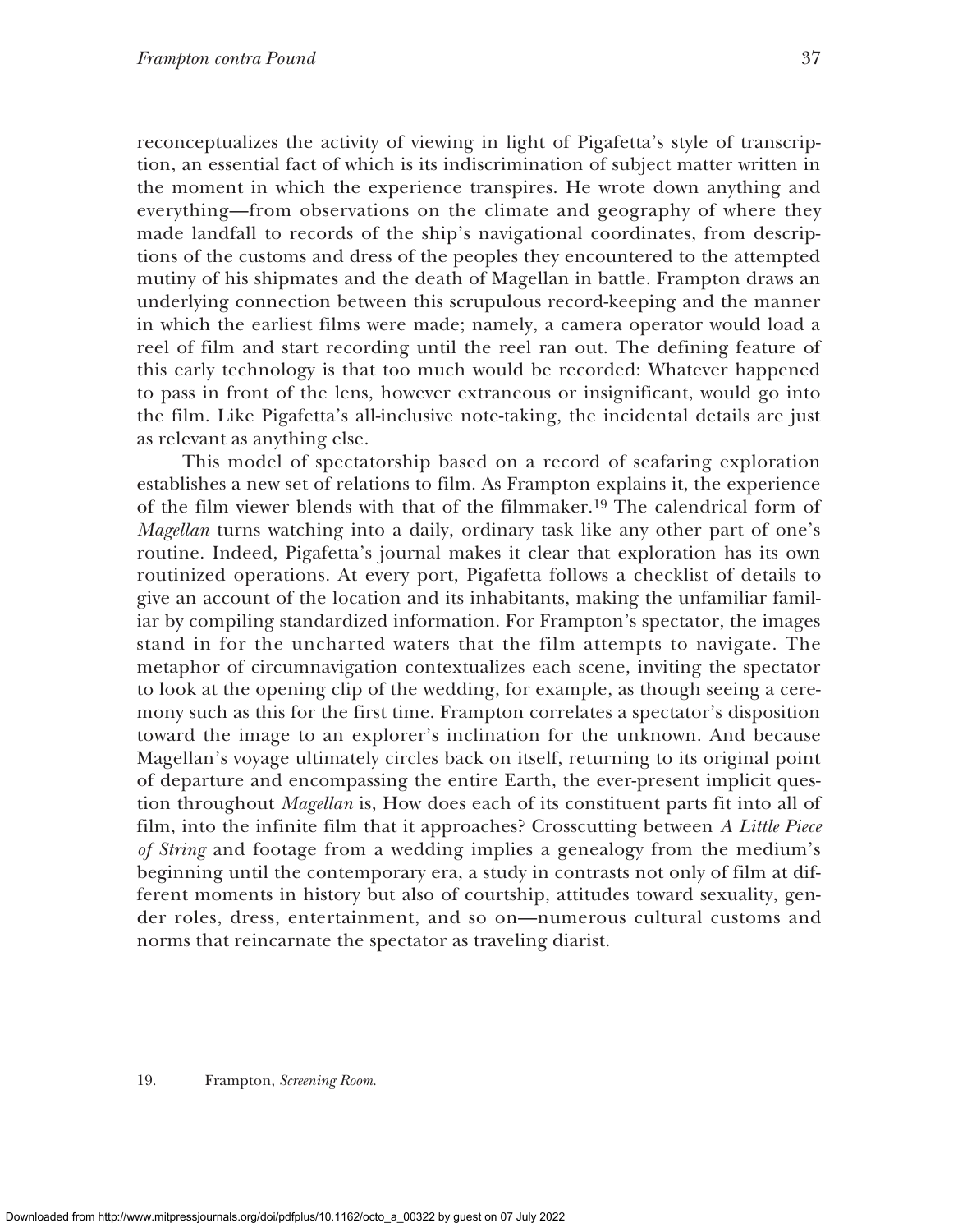The second context to which the opening of *Magellan* belongs is sculptural. In discussing the initial juxtaposition of clips, Michael Zryd contends:

Material from the point of origin of cinema is not valued for its own sake (Frampton does not share certain archivists' fetishization of early film). In fact, in itself, *A Little Piece of String* is "idiotic." The metahistorian searching for the quintessence of early film is faced with its "infantile" rawness. However, by appropriating *A Little Piece of String*, segmenting and intercutting it, and placing it within the larger conceptual framework of *Magellan*, Frampton transforms its slim narrative into a grand metaphor. This metaphor doubles back to ironize the grandeur of its correlative, the already self-ironic Duchampian modernist masterwork [*The Bride Stripped Bare by Her Bachelors, Even*] it echoes.20

Frampton, who once quipped, "If Ezra is my father, then Rrose [Duchamp] is my mother," positions *Magellan* outside of film and inside sculpture by means of montage.21 Duchamp's sculpture also appears to enact a fusion of frames. The structure stands nearly nine feet tall with its two large glass panes. The top "frame" contains the mechanical bride with a cloud-like shape trailing behind her, which Duchamp described as a "cinematic blossoming" of a halo or the Milky Way.22 Below, nine suitors and their chariot make up the bachelor machine, along with nearby farming equipment including a mill and grinder. This montage of glass panes separates "the mass-produced readymade from the readyfound."23 The inclusion of objects such as a comb, wheel, and shovel (the readymade) and the amalgamation of assorted materials (the readyfound) resemble Frampton's integration of stock wedding footage with the found film from the turn of the century. In addition to the overlap of procedural method, Frampton and Duchamp see eye to eye in how they want the spectator to engage with their work. Duchamp's gendering of the mechanical gears and levers of this primal agricultural apparatus gives some indication of how it would operate, but in its unanimated and, like *Magellan*, unfinished state, the spectator is left to imagine "the throbbing energy of this robotic world."24 Frampton follows Duchamp's claim that he "attaches even more importance to the spectator than to the artist" and takes it even further by offering "the spectator the possibility of a posture that's so active in relation to the

23. Ibid.

24. Richard Hamilton, "The Green Book," in Duchamp, *The Bride Stripped Bare,* n.p.

<sup>20.</sup> Michael Zryd, "History and Ambivalence in Hollis Frampton's *Magellan*," *October* 109 (Summer 2004), p. 141.

<sup>21.</sup> Quoted in Ragona Melissa, "Hidden Noise: Strategies of Sound Montage in the Films of Hollis Frampton," *October* 109 (Summer 2004), p. 116.

<sup>22.</sup> Marcel Duchamp, *The Bride Stripped Bare by Her Bachelors, Even,* trans. George Heard Hamilton (New York: Percy Lund, Humphries and Co., 1960), n.p.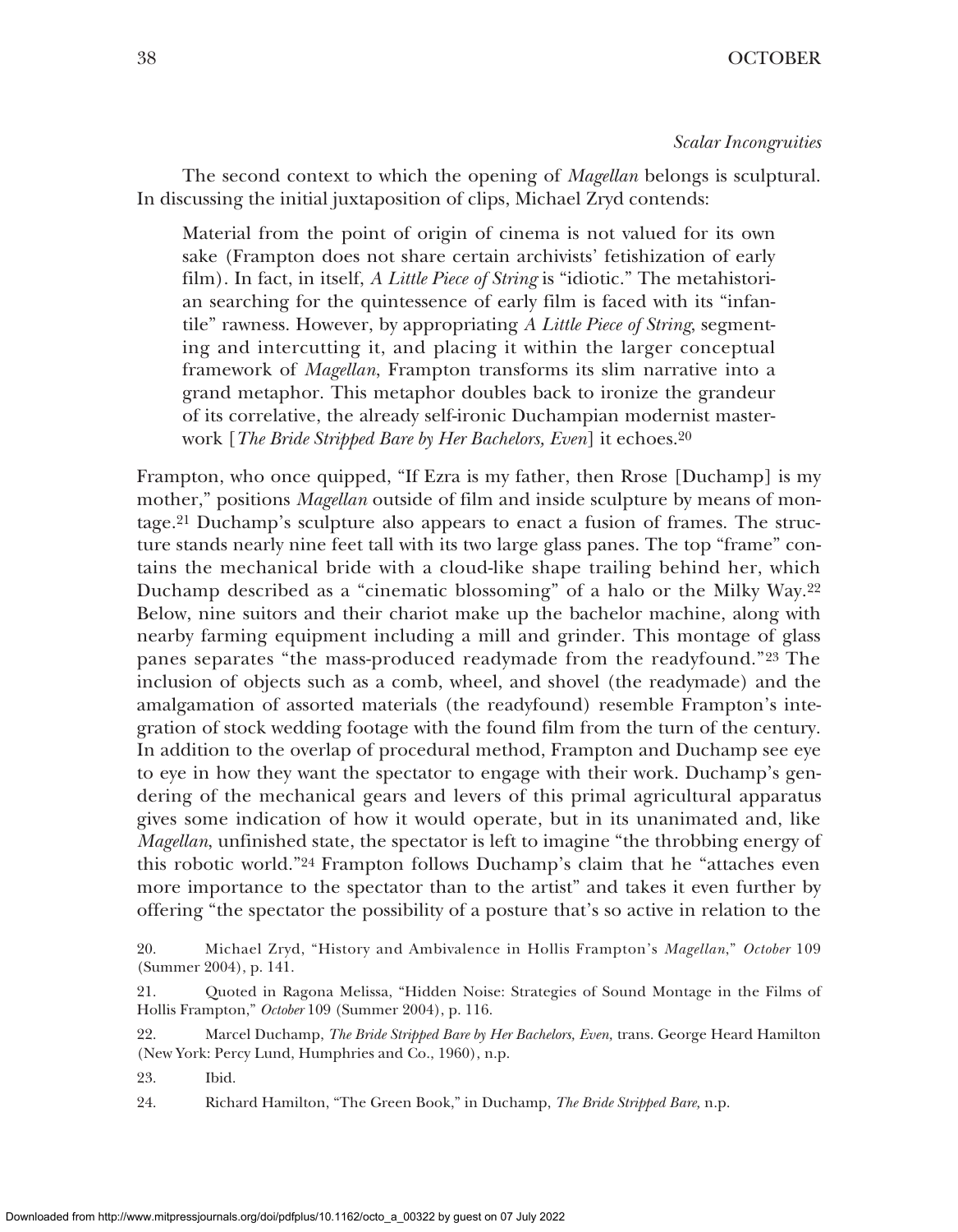work that it borders on the utopian or is utopian" (*CA*, 235). In regard to either the *Bride* or *Magellan*, the spectator must consult each's corresponding documents, be they the clutter of notes in Duchamp's *The Green Box* or Pigafetta's journal and Frampton's essays. Both works use textual forms to supplement their visual ones, entrusting the spectator to envision an ensemble.

Yet, even with the substantial scale of Duchamp's sculpture, an incongruity remains between its size and the forty-foot screen that Frampton intended to project his film onto. Frampton's outsized proportions hint at a tension in *Magellan* between the notions of grandeur that exploration elicits and the imperialistic consequences of such an odyssey. Mark McGurl has recently argued that problems of scale can give rise to the colonial drive to assert mastery by reining in disproportion. McGurl's most prominent example is Robinson Crusoe's reaction to finding a footprint larger than his own on the island. The inner turmoil caused by such a contrast in scale "won't be fully quieted until Robinson takes virtual colonial possession of the racial other who is Friday and everything is adequately, realistically explained to his satisfaction, the small triumphing over the large."25 The same could apply to the events that transpired on the southernmost tip of the Americas during Magellan's voyage. Pigafetta relates how they encountered people whom he describes as "Patagonian giants" and how Magellan tricked two of them, chaining them and taking them captive on one of the ships. They were to be presented to the Spanish royalty upon their return, but they died in transit. This abduction exemplifies the symbolic import of the first circumnavigation as a proclamation of supremacy over the Earth's boundary, a claim to dominion over the horizon itself and a foundation for European colonial rule.

That Magellan's voyage was not without a sordid underbelly was not lost on Frampton. If the disparity between screen and sculpture evokes colonial conflict through its scalar incongruity, the middle portion of the film, *Straits of Magellan*, confronts it head-on. This section's title locates it in the site of the kidnapping of the "Patagonian giants" by Magellan. Frampton shot a number of sections from *Straits* in a steel mill, capturing sprays of sparks and glowing embers, thereby locating this section in an inferno-like underworld. One clip jumps aboveground and shows a boy holding a frog caught on a fishing line immediately in front of the lens. The proximity of the boy to the camera magnifies his stature; he dwarfs even the house in the background. In speaking about this clip, Frampton said, "The frog looks so much like a little man that then the scale of the little child is magically changed."26 The scene undoubtedly has a playfulness to it in how it upends spatial perception, and perhaps exemplifies what McGurl identifies as the role of giants in literature, which is to teach children how to understand themselves in relation to larger objects, including giant-sized adults, by converting "a primary human cognitive developmental necessity into an aesthetic structure of mobility

25. Mark McGurl, "Gigantic Realism: The Rise of the Novel and the Comedy of Scale," *Critical Inquiry* 43, no. 2 (Winter 2017), p. 411.

26. Frampton, *Screening Room*.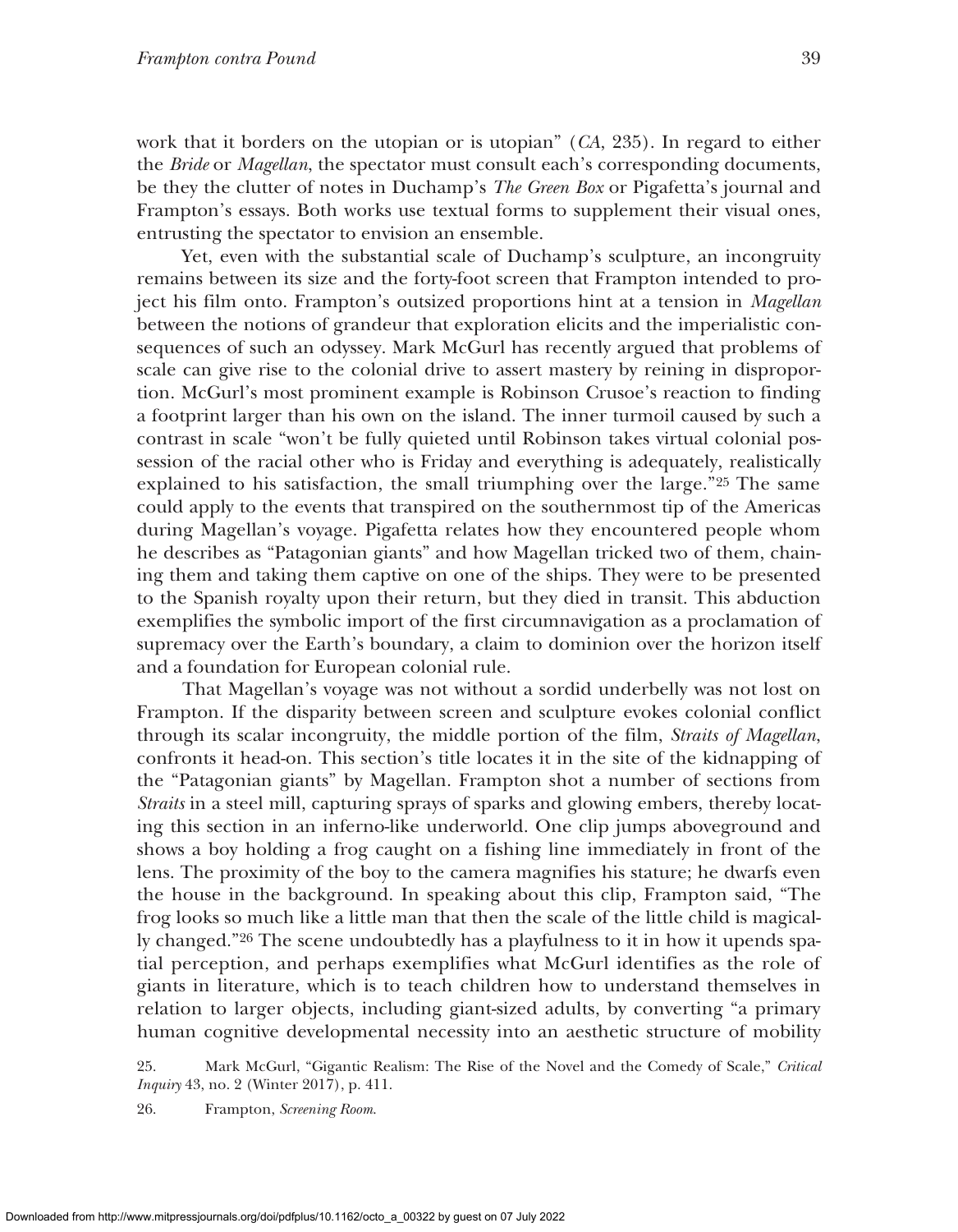

*Frampton.* Straits of Magellan. *1974. © Estate of Hollis Frampton.*

and mastery, *the pleasure of measure*."27 When confronting larger-than-life figures this child who morphs into "a mighty hunter," for example—the audience must adjust, expending cognitive effort on what, before becoming automatic, had to be learned in infancy. This temporary regression to the state of childhood inevitability carries with it some delight. Yet the role reversal doubles as a reenactment of Magellan's seizure of the indigenous couple, the colonial other represented here as subhuman from the perspective of Magellan and his crew. Frampton also spoke of this scene as his "one-minute horror movie," and however glib he might have been, the implication is nevertheless present that it critiques the colonial project as the manifestation of infantile urges, as signaling a sort of arrested development that insists on the diminishment of the physiques of others as compared to the colonizers.

Pound, too, evokes the dynamics of sculptural dimensions by pitting mismatches of scale against each other, most memorably in the much-analyzed "magic moment" of Canto 81 in *The Pisan Cantos*. George Kearns encapsulates the arc of this canto as a movement "from egotism (me, *my* life), through participation in traditions of craft and song, to humility and a sense of the prisoner's true scale within nature."28 It is in the third division of the canto that the poet-prisoner speaks the line "The ant's a centaur in his dragon world."29 The amplification of

27. McGurl, "Gigantic Realism," p. 414.

28. George Kearns, *Guide to Ezra Pound's* Selected Cantos (New Brunswick: Rutgers University Press, 1980), p. 159.

29. Pound, *The Cantos*, p. 521.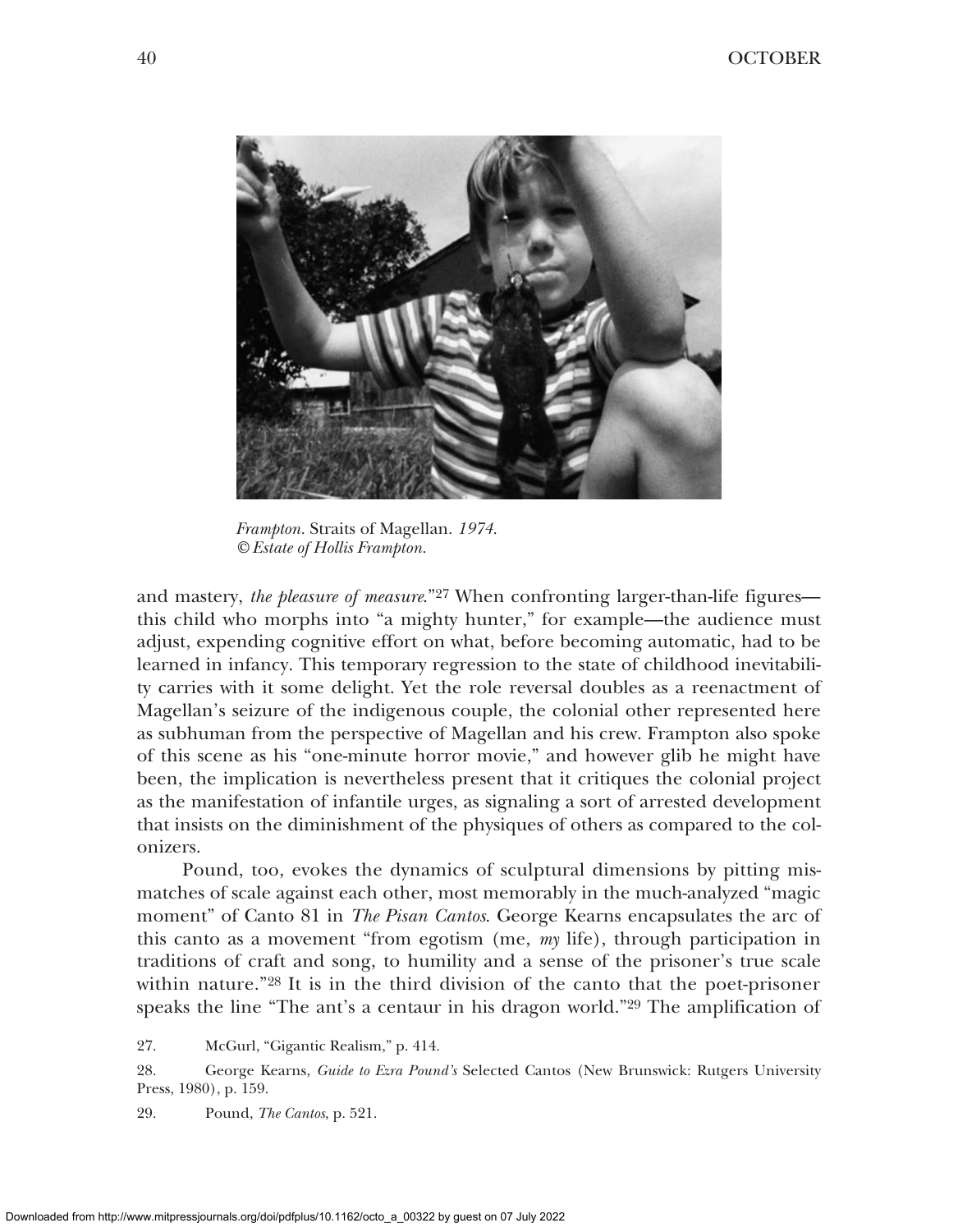the micro-creature is startling in itself, but the unspoken other side of the equation forms a picture of an utterly humiliated poet, lying on the ground and looking up in awe at an insect. This line of pentameter, mostly iambic, goes against the poet's earlier declaration that he would break lines such as these. Despite speaking of disproportionality, this orderly line defies the poet's riotous intentions toward the traditional lyric and humbles him in the process. A few lines down, the poet reflects on his insight into the inversion of sizes: "Learn of the green world what can be thy place  $/$  In scaled invention or true artistry."<sup>30</sup> Compared to the monosyllabic words in the first half of the sentence, the two trisyllabic words contract the length of the second line, enacting the scalar diminution that the poet himself undergoes. Although these lines have also been read as an entrenchment of Pound's aggressive defiance—*thy* could address the Allied nations just as easily as Pound himself—they nevertheless convey that he at least contemplated the implications of proportionality via poetics.31 The famous refrain that follows, "Pull down thy vanity  $\ell$  I say pull down," continues to deflate the ambiguous addressee. While Pound's repentance or defiance is uncertain, the stylistic virtuosity of the canto suggests that Pound also takes some *pleasure in measure*. Where Frampton and Pound depart from each other in their respective use of scalar incongruity is thus less in the possible critiques that they both levy but in how they locate the pleasure of their craft. For Frampton, it's a medium-intrinsic property—the screen enlarges bodies that in turn make the spectator feel small—while Pound simultaneously presents a lowly self-image while elevating the register to its highest lyrical potential, effecting an aestheticized grandeur in its virtuosic display.

## *Out of the Archive*

Michael Zryd's view that the metahistorian aims not to fetishize but to recontextualize early cinema captures an essential characteristic of Frampton's attitude toward archival material. Frampton made this point more or less when he said there is nothing within "the structural logic of the filmstrip that distinguishes 'footage' from a 'finished' work," and, consequently, "it may be possible for a metahistorian to take old work as 'footage,' and construct from it identical new work necessary to a tradition" (*CA*, 136). This recourse to the already made owes a debt to the verbatim rewriting of *Don Quixote* by Pierre Menard as imagined by Borges: The context in which Menard composes the facsimile results in an original work despite the fact than an identical work already exists. In this vein, Bruce Jenkins considers the instances in *Magellan* when Frampton reaches into the archive as establishing a "postauthorial understanding of cinema" that derives from the original role of the filmmaker "as recorder *and* presenter inherent in the conceptual and mechanical basis of cinema's own first device, the cinematograph,

<sup>30.</sup> Ibid.

<sup>31.</sup> On this issue, see Peter D'Epiro, "Whose Vanity Must Be Pulled Down?," *Paideuma* 13, no. 2 (Fall 1984), pp. 247–52.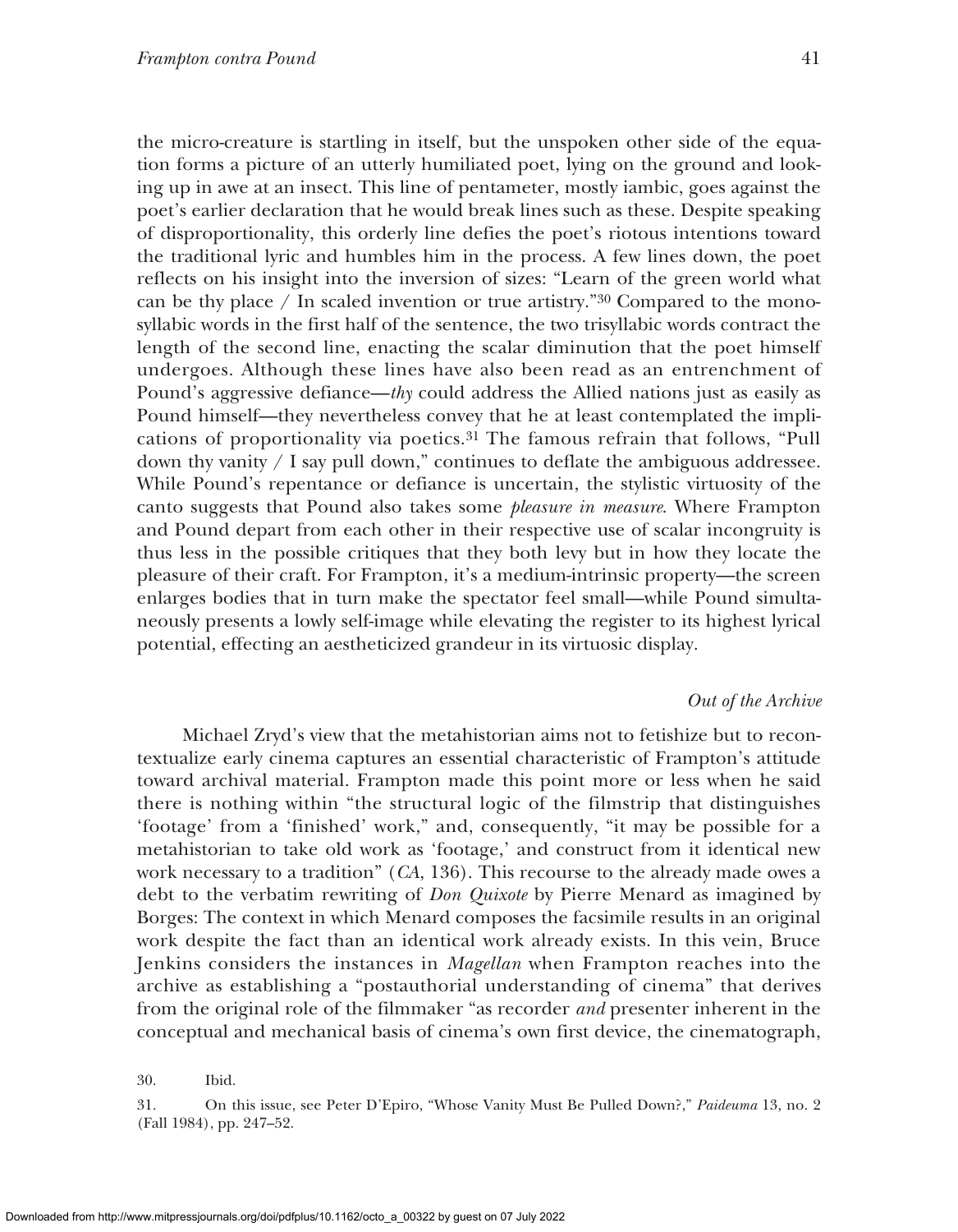which functioned both as camera and projector."<sup>32</sup> Jenkins extends Zryd's observation to suggest not only that Frampton treats the cinema as an archive but also that he treats the antiquated technology as an archive in its own right. Further, it is possible to add another type of archive that Frampton sifts through: his own filmography. The most illustrative example of this case spans Frampton's entire artistic career: He originally intended to use the title *Hapax Legomena* for a volume of poetry but eventually applied it to a series of films that then became part of *Magellan*.33 Frampton's meshing of personal and historical archives ensures that metahistory does not exile biography from its purview.

This propensity to recover an alternative tradition finds one final outlet in film criticism. Frampton pinpointed what, to his mind, was the most underutilized and least understood of all concepts of film theory. Surprisingly, it comes from one of the most canonical of theorists on the subject for which he is most well known: Sergei Eisenstein on cinematic montage. Frampton unearths a forgotten component of Eisenstein's writings, namely, vertical montage. If the influential theory of montage focuses only on images, positing a dialectical relation between sequential frames separated by a cut, vertical montage introduces the element of sound into the equation. It is a concept that Frampton was still experimenting with at the time of his death, but in his writings he stresses the possibilities he envisioned in such a practice: "Vertical montage at least permits—I would suggest, almost enforces—the simultaneous availability of essentially covalent chains of causal linkage of one kind or another" (*CA*, 242). He goes on to give an example in which he introduces the noise of a jackhammer first to the image of a cactus and then to the image of a river. He gives a rundown of the revolving set of associations between image and sound that this produces:

We have, on the one hand, a cactus, which is prickly, irritating, an abrasive thing, set against the pneumatic hammer, which is generally, even in the abrasive sonic environment of the city, a particularly noticeable, inescapable annoyance and interruption, likewise abrasive. On the other, it is also true that the cactus is phallic in form and thereby, because it is spiny, at least moderately sadistic in its implications. And the pneumatic hammer, of course, is a penetrating agency, which disrupts what it penetrates and functions phallically in a painful and destructive way. But then, of course, the image cut crosses the sound cut and one does have something like the gentle image of flowing water. The valence of sound immediately changes entirely. (*CA*, 242)

The vertical montage disrupts the initial sonic-visual equivalence between jackhammer and cactus, switching to a discordant relation between its two modalities.

<sup>32.</sup> Bruce Jenkins, "The Red and the Green," *October* 32 (Spring 1985), p. 91.

<sup>33.</sup> P. Adams Sitney, *Eyes Upside Down: Visionary Filmmakers and the Heritage of Emerson* (Oxford: Oxford University Press, 2008), p. 107.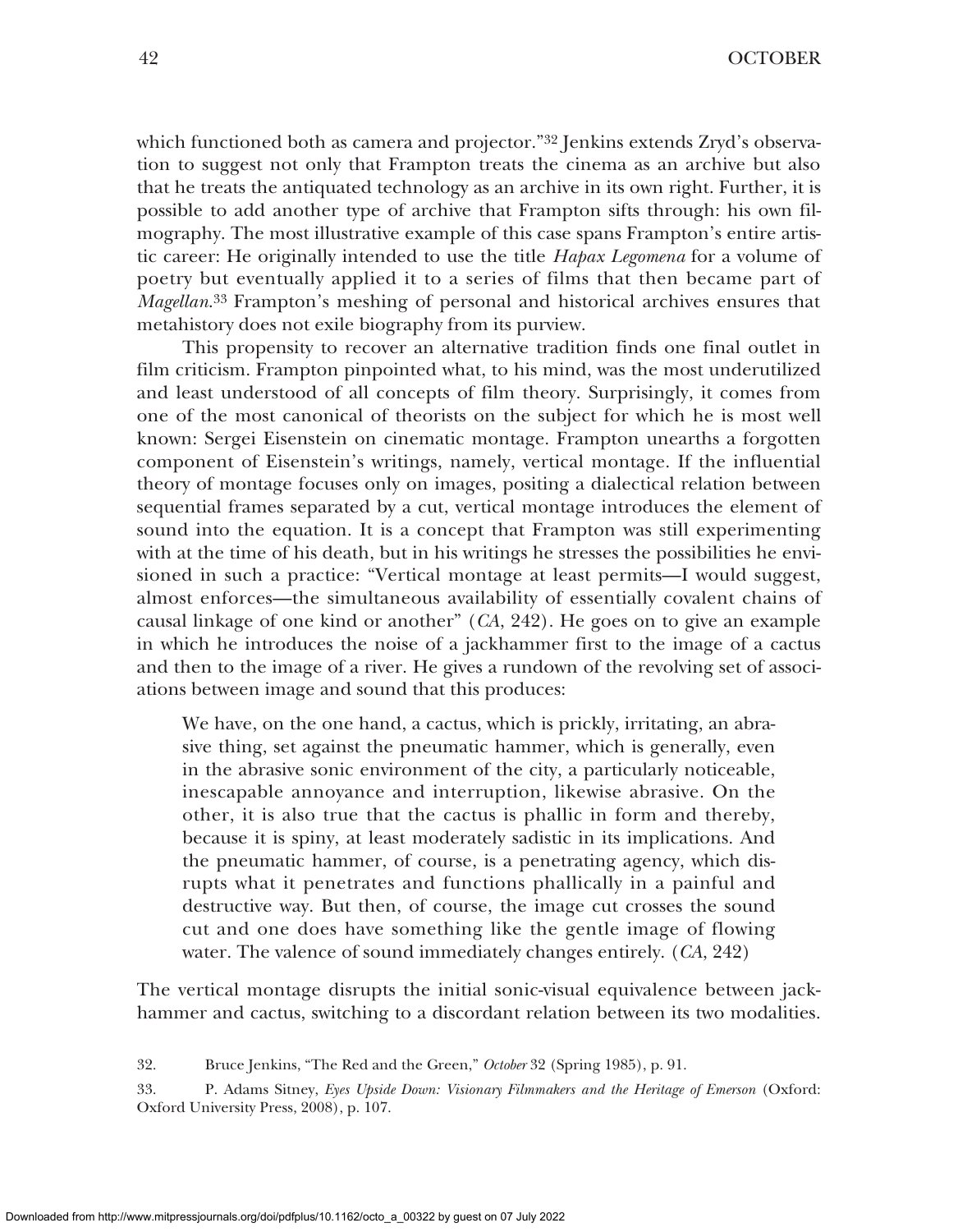In this instance, the inflated masculinity that the first combination presents is exposed as an artifice, representative of what Frampton called "the supreme fiction of film: that we're hearing what we're seeing."34 In moving toward the de-synchronization of sound and image, Frampton seems most interested in undoing unnecessary constraints imposed by the expectations of realism and verisimilitude in commercial film. Resurrecting the overlooked technique of vertical montage demonstrates the task of metahistory: to lay the foundation for a more artistically aware and a more self-conscious tradition of film history.

Critics of Frampton's work have often lamented that he did not have the chance to explore the possibilities of Eisenstein's lesser-known theory further in *Magellan*. Yet the beginning of the film gestures at more potential applications of this added dimension to montage. Whenever Frampton cuts from *A Little Piece of String* to the clips of the wedding, he overlays the sound of applause from an audience. When the bride and groom appear onscreen, sound and image are unwedded from each other. The clapping echoes the atmospheric sounds of rain and thunder in the overture and also anticipates the film's end not only by signaling the cessation of a performance but also by suggesting the thunderclap at the beginning of Joyce's *Finnegans Wake*, to which the finale of *Magellan* pays homage. Thus the soundtrack of *Magellan*, like its calendrical structure, circles back on itself. The recorded applause also subtly brings the two simultaneous performances into relation with each other: the wedding and the cinematic projection. By doing so, Frampton invites the spectator to consider how different types of spectacles determine the expectations of audience behavior, especially the peculiar phenomenon of applauding after a film. The repetition of the applause track poses the question, When applause occurs in a movie theater, whom is it for? Neither the director nor the actors are present to hear it, though it could be understood as approbation sent from afar. Yet, like applause at a wedding that both praises the newly married couple and gives an auditory confirmation that the ceremony was indeed witnessed, this vertical montage hints that in those occasions when the audience members clap for a film, they clap, in part, for themselves as a collective, affirming the communal experience they just shared with one another. This is the sort of action that Frampton wants *Magellan* to inspire in those who view it: to claim a stake in the film and to realize that their role is just as essential to it as his.

Frampton uses the archive to encourage a collaborative effort between the spectator and himself; Pound, by contrast, resorts to it mostly in order to barricade himself within, especially when facing the precarious situation of being imprisoned in an outdoor cage at a U.S. military detention center during the composition of *The Pisan Cantos*. Moreover, Frampton encourages spectatorial participation by breaking the unity of image and sound; Pound, by contrast, in his moments of greatest distress strives against the overwhelming discord to find a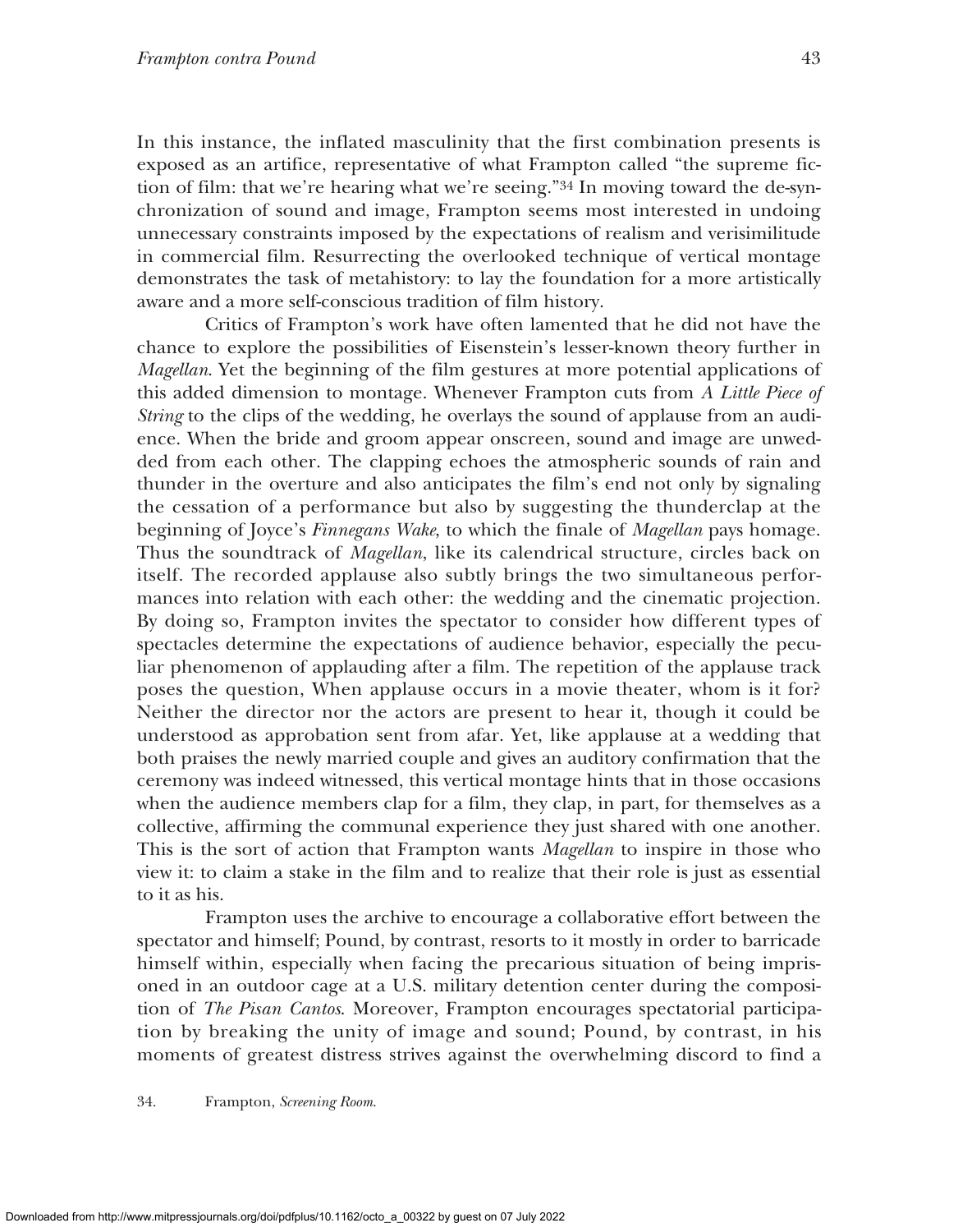resemblance between the visual signifiers and the verbal cadence of his verse. One possible example of this strategy is Pound's use of the ideogram, which to him, in almost every case, stands for order and coherence. The ideogram's appeal to Pound, though, resides predominantly in its visual immediacy, in how its signifier approaches transparency, which, as many critics have pointed out, is a result of Pound's superficial understanding of Chinese written characters.35 Sound does not play a significant factor in Pound's incorporation of the ideograms, and indeed they seem to embody a peaceful silence when they appear in *The Cantos*, like the paradisal quiescence that one of the final cantos venerates. A more apt example of how Pound attunes image and sound is the motif of "Le Chant des Oiseaux" that runs throughout *The Pisan Cantos*. This musical composition that imitates birdcalls dates back to the sixteenth century, and Canto 75 consists almost entirely of its score. The score is a rare insertion of an archival document in *The Cantos*, one written not in Pound's hand.36 The line that precedes the pages of music, "not of one bird but of many," will be echoed by the self-referential ones in Canto 94 ("This is not a work of fiction  $/$  nor yet of one man"), thereby giving this chant of the birds a significance that bears on the entire symbolic structure of *The Cantos*.37 Pound would, in fact, often resort to musical notation when asked to explain his epic: In a letter to a friend he drew the notes of an F major chord on a staff to explain the work's organizing principle.38

References to birdcalls permeate the remainder of *The Pisan Cantos*. The poet, exposed to the elements while imprisoned in his open-air cell, spots a group of birds on a wire fence that call to mind the piece of music not only because singing birds evoke the composition's title but also because the scene resembles an image of notes on a scale. As the birds move around ("with 8 birds on a wire / or rather on 3 wires") and around ("4 birds on 3 wires, one bird on one"), their positions create an evolving score that the poet eventually transcribes:

> f f d

> > g

#### write the birds in their treble scale<sup>39</sup>

Pound fashions a hybrid form of writing music, part treble scale and part tablature, that reflects the combined image of birds and musical notes superimposed over each other. Birds become letters become music, in other words. The canto closes on a moment of crisis—"the loneliness of death came upon me  $/$  (at 3 P.M., for an instant)"—that then immediately transforms into one last birdsong: "three

39. Pound, *The Cantos*, p. 525.

<sup>35.</sup> As Jessica Pressman puts it, "It is precisely because he did not read Chinese that Pound could claim, as he did, that the Chinese ideogram is a universal medium for poetry." Jessica Pressman, *Digital Modernism: Making It New in New Media* (Oxford: Oxford University Press, 2014), p. 140.

<sup>36.</sup> The score is written in the hand of Olga Rudge, a violinist and a mistress of Pound's.

<sup>37.</sup> Pound, *The Cantos*, p. 450.

<sup>38.</sup> William Cookson, *A Guide to* The Cantos *of Ezra Pound* (London: Croom Helm, 1985), p. xx.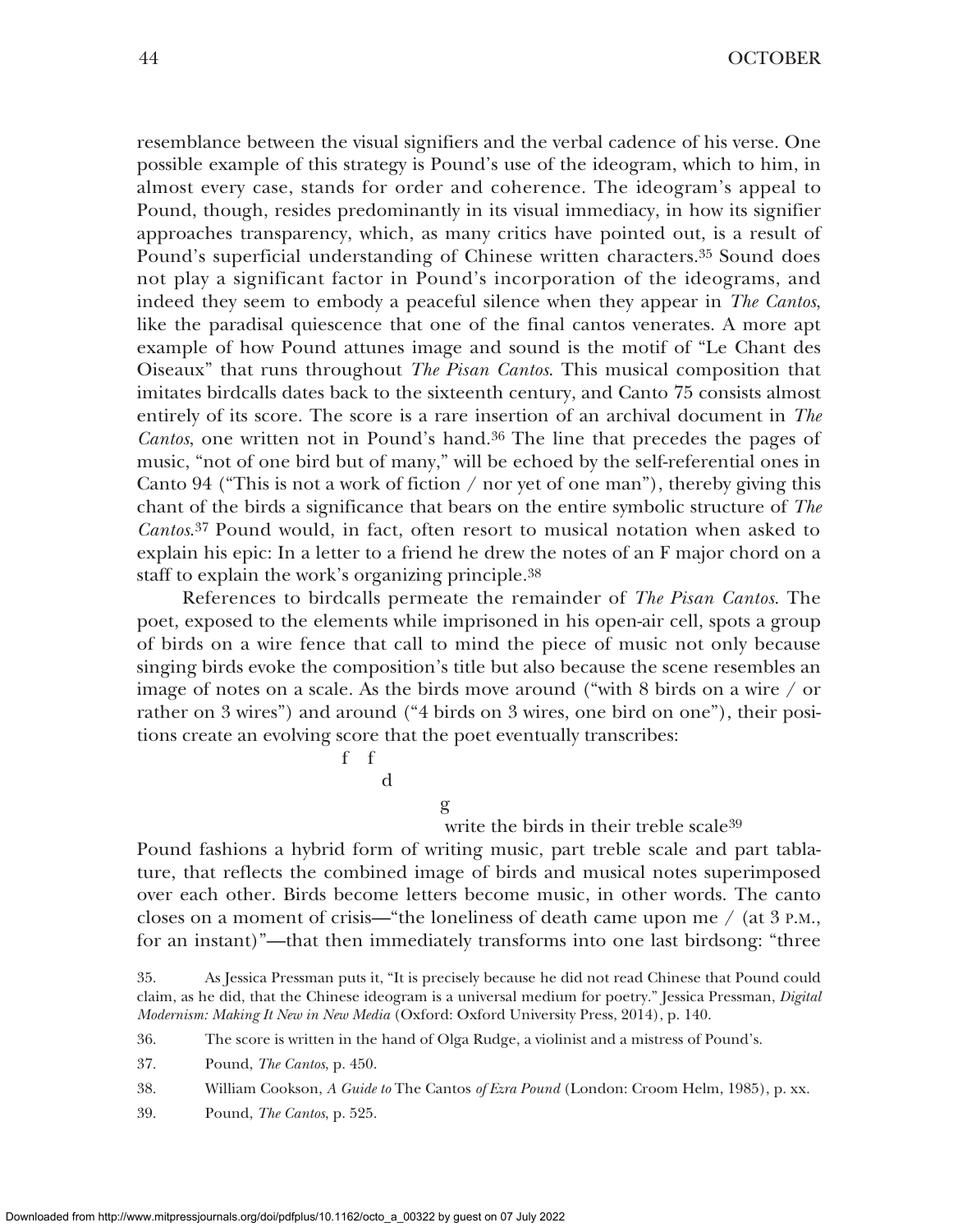final half notes / their white downy chests black-rimmed / on the middle wire." $40$ The distance between the notes disappears, resolving the avian counterpoint into the tolling of a bell marking the moment when Pound expected to face execution for treason. But the threat that this ringing would resound as his own death knell subsides, and the final word of the canto, *periplum,* situated alone in the center of the line, signals the voyage of the sun across the sky, the passage of a day and the prolongation of the poet's life. These birds provide comfort, respite, and brief harmonious interludes for the prisoner from the impending dangers, both physical and psychological. The image of the birds insulates the poet from the chaos without by protecting the music within. This withdrawing from the world into an inner realm thus contrasts with the opposing movement of Frampton, who dismantles barriers, unsettling his film through discord between image and sound and exposing it to extrinsic involvement.

## *A Vaudeville of Light*

As much as the primary strategies of Frampton and Pound are antagonistic to each other, it must be admitted that at least one significant overlap exists between *The Cantos* and *Magellan*. Canto 47 identifies one of Pound's central odysseys with the directive "must thou sail after knowledge."41 Following suit, *Magellan* quests after the creation of a sort of epistemological logbook, or, as Frampton puts it, "the largest possible inventory of modes of classifying and perceiving experience."42 And just as Pound presents *The Cantos* as "the tale of the tribe" that imparts lessons necessary for the survival of the tribe, Frampton writes in the essay in which he outlines *Magellan*, "Survival of our species depends upon our having correct information at the right time" (*CA*, 135). This survival instinct, moreover, inheres within Frampton's source material: Pigafetta, the voyage's diarist, beyond the wide scope of information he documented, "displayed another quality important in a recorder, namely a remarkable faculty for survival."43 Out of the nearly 240 sailors who began the expedition, Pigafetta was one of only eighteen to still be alive three years later when the voyagers returned to their point of origin, and consequently his journal reads in part as a survival guide. If Frampton and Pound share this same purpose—an epistemological end point that gives them a direction to set their compasses to—it would seem to overshadow the discrepancies between their diverging routes to arrive there and cast into doubt whether Frampton actually seeks to separate his brand of modernism from the literary tradition established a generation earlier. Especially when one considers the final completed portion of the film, *Gloria!*, one of the concluding segments of *Death of Magellan*, the conspicuous allusions to the modernists, Joyce in particular,

- 41. Ibid., p. 236.
- 42. Quoted in Henderson, "Propositions for the Exploration," p. 144.
- 43. R. A. Skelton, "Introduction," in Pigafetta, *Magellan's Voyage*, p. 7.

<sup>40.</sup> Ibid., p. 527.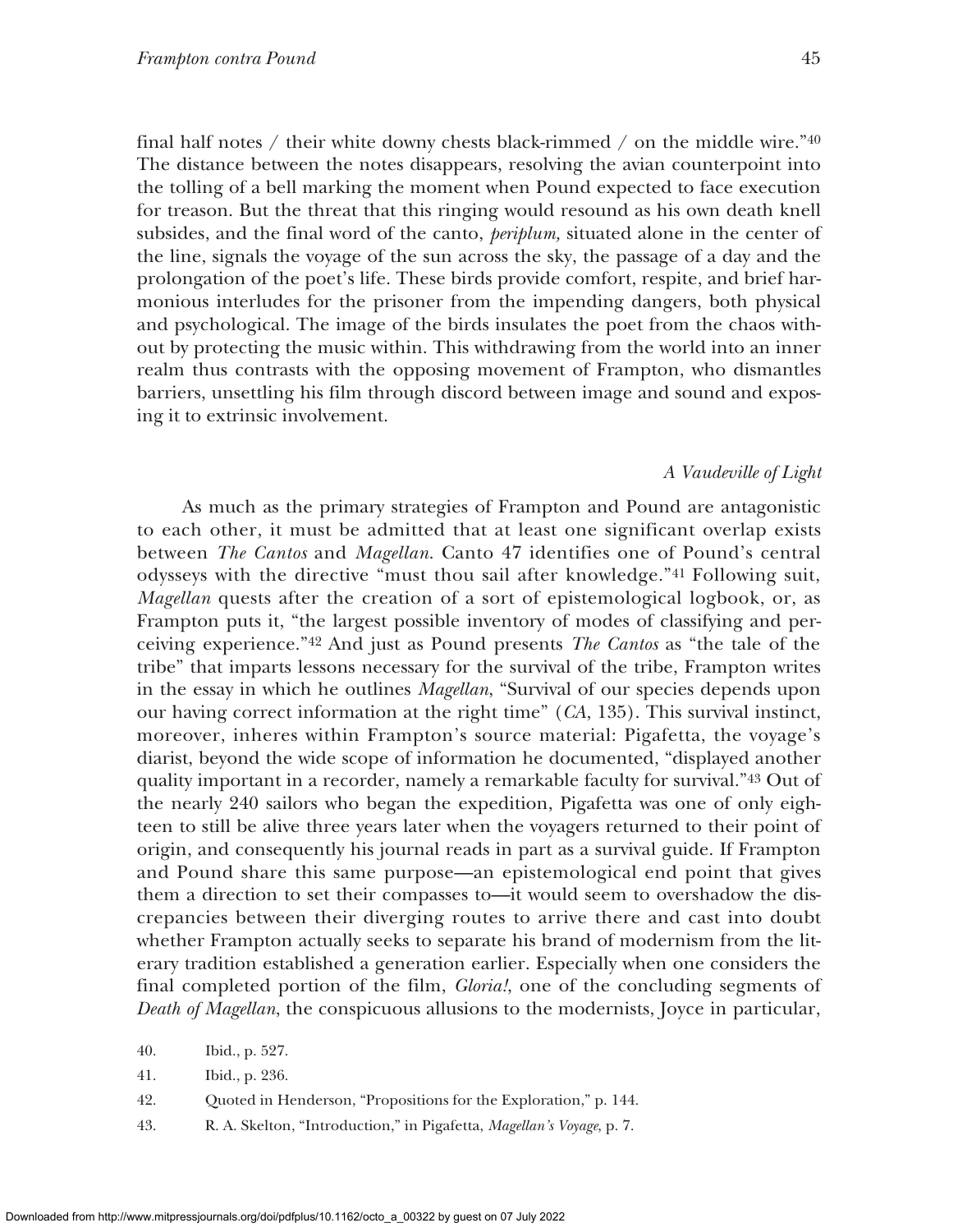

*Frampton.* Death of Magellan: Gloria! *1979. © Estate of Hollis Frampton.*

further suggest that Frampton resolves to forsake a cinematic inheritance for a literary one.

On the whole, however, *Gloria!* does not celebrate modernism's legacy so much as present it as one mode of classifying experience among many. It challenges modernism's supremacy by interpolating into the metahistorical unveiling of film's forgotten origin. *Gloria!* is made up of two parts: The first displays digital text over a green screen that involves Frampton's reminiscences of his Irish grandmother, and the second consists of an early film version of the ballad of Tim Finnegan. Frampton presents the reminiscences as propositions doubly ordered, alphabetically and numerically, which flattens expressive language into digital code. The tone owes something to the catechismal question-and-answer form of the "Ithaca" episode of *Ulysses*.44 The first proposition states: "1. That we belonged to the same kinship group, sharing a tie of blood [A]" (*CA*, 253). Just as Joyce engineers a disconnect between the discourse of Catholic instruction and the narrative content, Frampton employs the discourse of programming to compose an elegy for his grandmother. This digital art, the only instance of it in *Magellan*, completes the metaphor of circumnavigation by signaling the global connectivity made possible by computer technology. The navigational circuit that Magellan's ships perform prefigure the fiber-optic internet cables strewn across the ocean floor. This episode of homecoming also involves Finnegan's resurrection, a conspicuous nod to Joyce but, even more significantly, the capstone of Frampton's metahistory, the recovery of an alternative tradition for film. For Frampton, the origin of this

44. Jessica Pressman draws the parallel between digital code and the style of "Ithaca" in *Ulysses* in *Digital Modernism*. See page 144.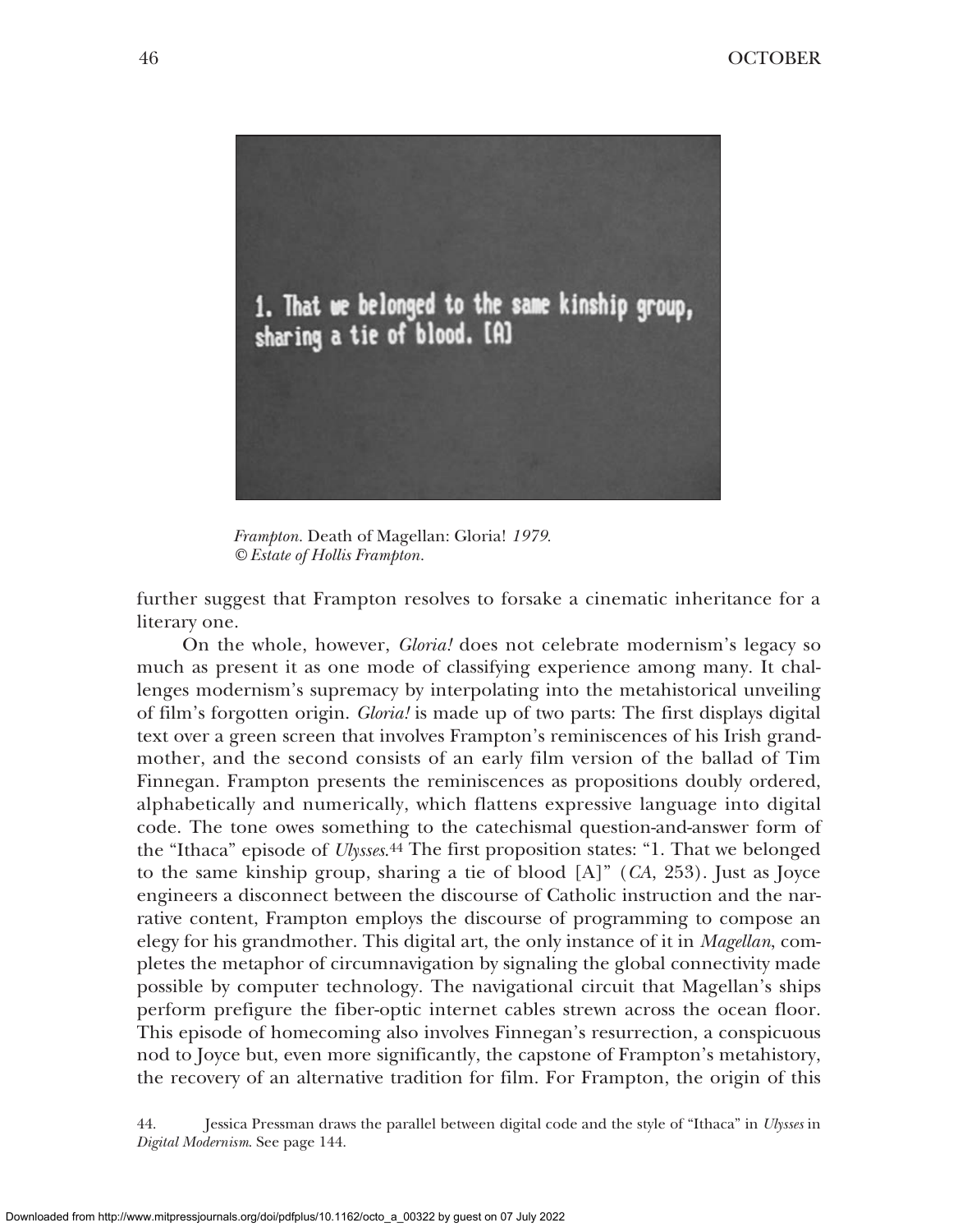

*Frampton.* Death of Magellan: Gloria! *1979. © Estate of Hollis Frampton.*

tradition lies not in the movie theater but in the variety performances and magic shows that interspersed film clips throughout miscellaneous other acts: "When film was very new and was a real novelty you really would find films, little films, shown in the middle of a kind of vaudeville of light."45 This vaudeville of light comprising not only short films but everything from demonstrations of X-rays to see inside the performer to phantasmagoria performances to terrify the audience with spectral images projected onto clouds of smoke—would eventually be articulated within film criticism as the cinema of attractions, giving a belated vindication to the realization of metahistory in *Magellan*.46

As much as high modernism permeates the films of Hollis Frampton, his own epic reverses Pound's dictum to "Make it new." His voyage after knowledge ultimately strives to make a new medium old, to return to its starting point and dwell within it, to recuperate the burlesque beginnings that it sloughed off when the industry of commercial filmmaking took over. Frampton's ludic modernism, in turn, foregrounds the playfulness of the authors who—at least in his time—were often mischaracterized as capable only of high-toned solemnity. Frampton often cited an interview that Joyce gave in the '30s in which he complained that no one had yet observed the humor in *Ulysses*.47 But even with Frampton's proclivity for irreverence, the serious side of *Magellan* should not be entirely overlooked.

45. Frampton, *Screening Room*.

46. See Tom Gunning, "The Cinema of Attractions: Early Film, Its Spectator and the Avant-Garde," *Wide Angle* 8, no. 3/4 (Fall 1986), pp. 63–70.

47. Frampton references this interview with Joyce in *Recollections*, p. 118.